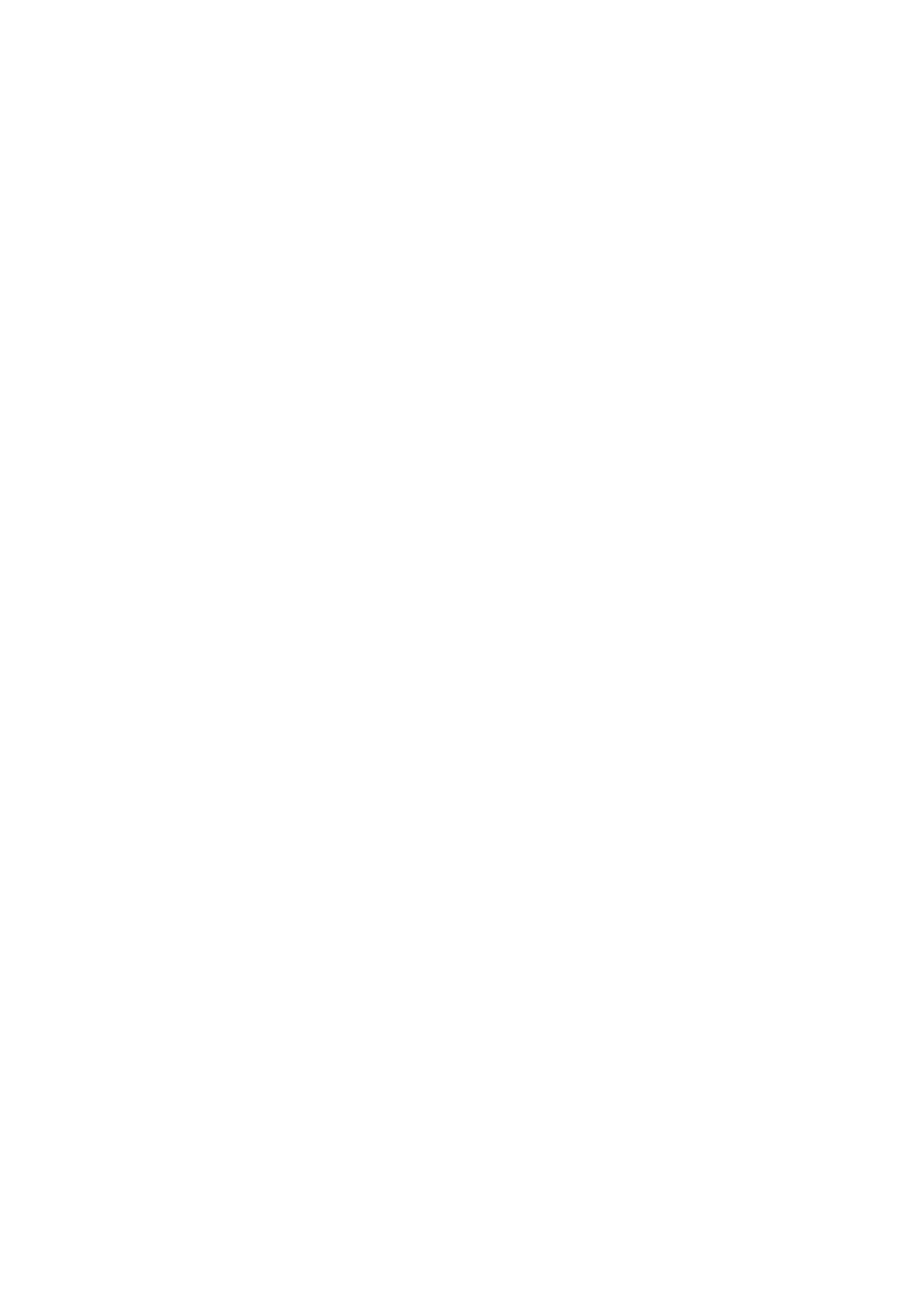

# **Table of Contents**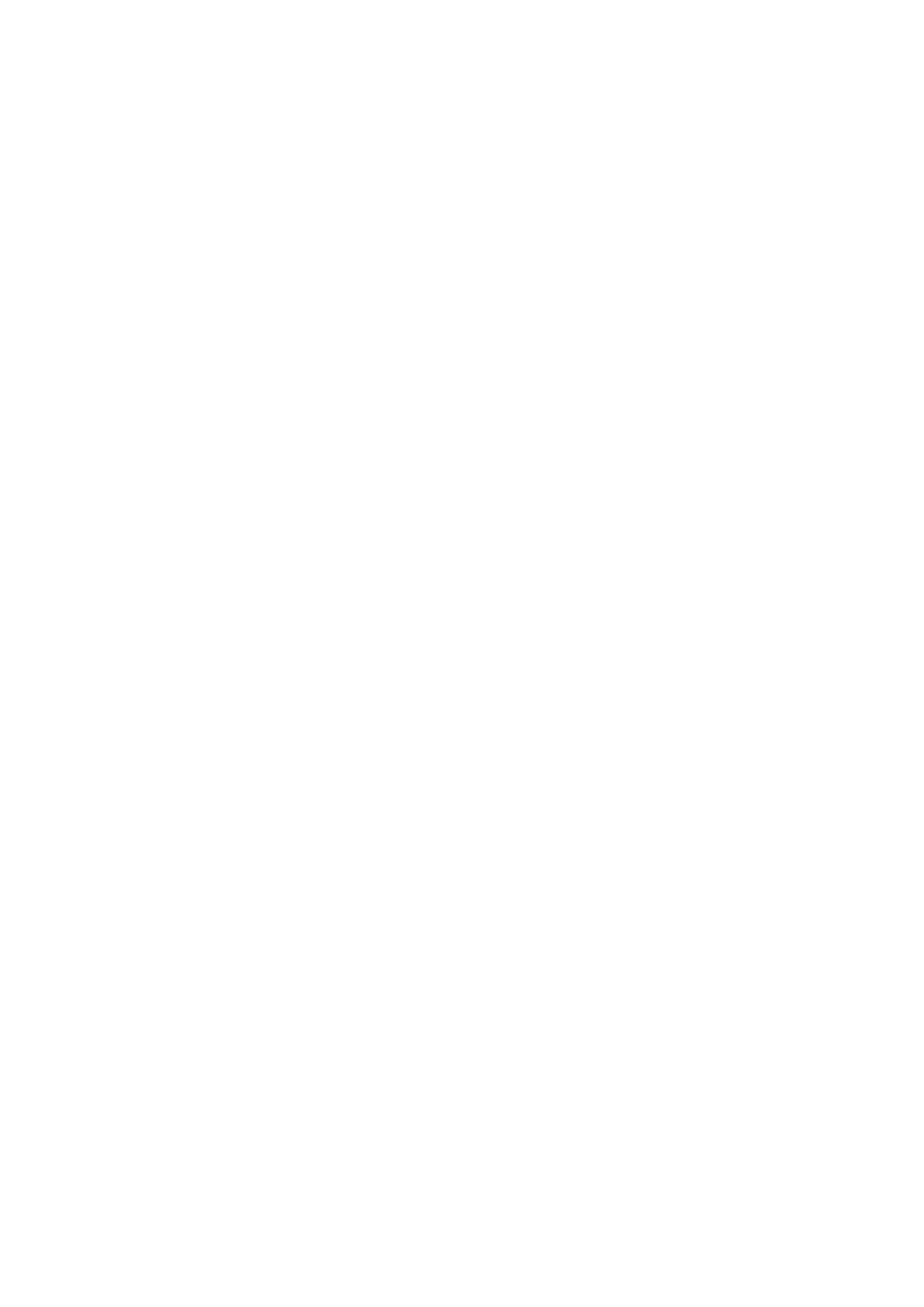

# <span id="page-4-0"></span>*News*

## <span id="page-4-1"></span>**1: Intelligent Grips for Non-associative Hatches**

Users can now reshape a non-associative hatch object using grips.

When the hatch object is selected, hovering over one of the grips displays three options:

■ "Stretch" and "Add / Remove vertex" for the endpoint grips of the hatch



"Stretch", "Add Vertex" and "Convert to Arc" for the midpoint grip of the hatch



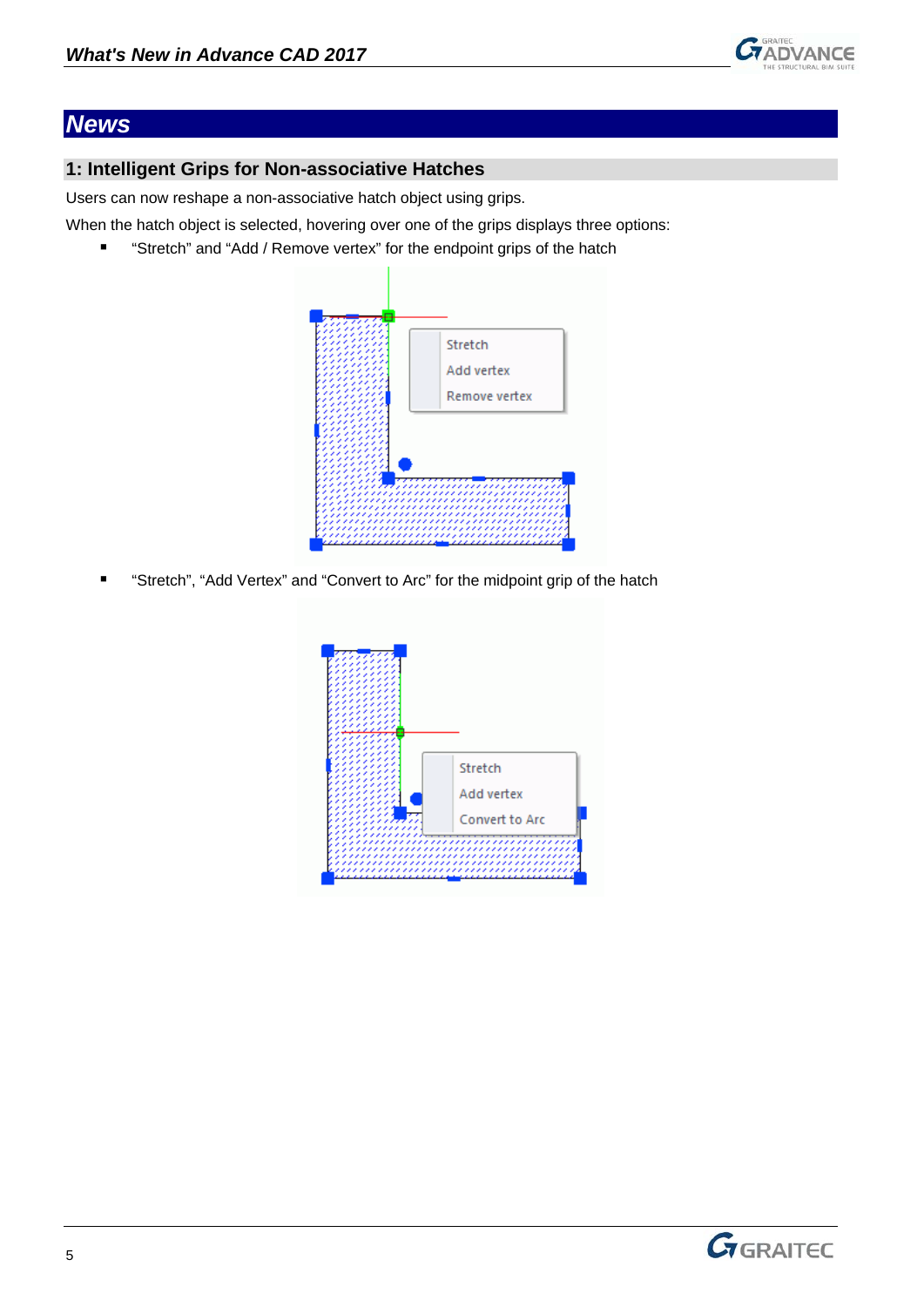

#### <span id="page-5-0"></span>**2: Integrate a Dense Hatch Pattern**

Problems occurring when trying to hatch objects placed at large coordinates have been corrected. After detecting that the hatch spacing is too dense or that dash size is too small, the "Dense Hatch Pattern" dialog box with three options is displayed.

| The specified hatch pattern and scale will create a dense hatch pattern.<br>What do you want to do? |
|-----------------------------------------------------------------------------------------------------|
| Automatically adjust the hatch scale                                                                |
| Creates a pattern hatch with a scale value that is not too dense.<br>Create a solid fill hatch      |
| Create a dense hatch pattern (not recommended)                                                      |
| Cancel                                                                                              |

## <span id="page-5-1"></span>**3: DGNEXPORT (DGN Format)**

The issue with setting master units and sub-units to optimize the data transfer to the MicroStation DGN file format file has been fixed.

#### <span id="page-5-2"></span>**4: New Command in the Context Menu**

The "Select Similar" command has been added into context menu.

|                | Print                         |
|----------------|-------------------------------|
|                | Delete                        |
| r T            | Move                          |
| 몁              | Copy                          |
|                | <mark>ු</mark> ි Offset       |
| ä.             | Scale                         |
| Ø              | Rotate                        |
| 4Ъ             | Mirror                        |
| Ħ.             | Array                         |
| Ľ1.            | <b>Break</b>                  |
| $\Box$         | Join                          |
| ₫.             | Trim                          |
| a1             | Align                         |
| ≻              | Extend                        |
|                | $\mathscr{P}$ Edit Length     |
| $\blacksquare$ | Stretch                       |
| 靐              | Measure                       |
| <u>letet</u>   | <b>Divide</b>                 |
| ╱              | Chamfer                       |
| ╱              | Fillet                        |
| 画              | Change                        |
|                | Play Audionote                |
|                | Open Link                     |
|                | List Object Info              |
|                | Copy with Base Point          |
|                | Paste to Original Coordinates |
|                | <b>Select Similar</b>         |
| 绿              | Quick Select                  |
| œ              | Properties                    |

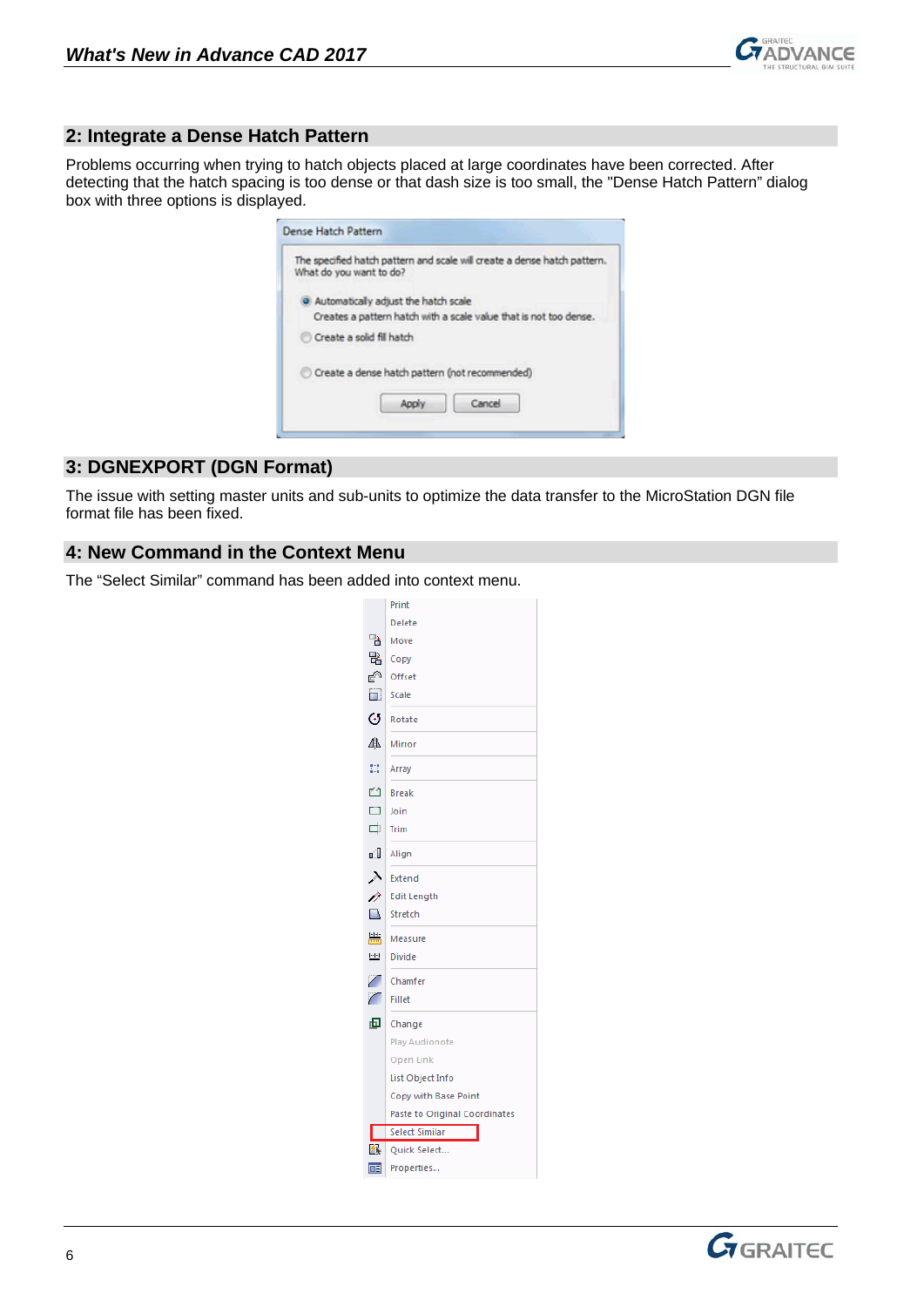

## <span id="page-6-0"></span>*Improvements*

#### <span id="page-6-1"></span>**1: Speed Improvements**

- Several optimizations have been made regarding the speed for editing drawings containing attached Xrefs, as well as for the drawing of NURBS curves.
- Improved detection and generation of the boundary areas intended to be hatched.

### <span id="page-6-2"></span>**2: 2D and 3D Modeling**

- A particular problem during image scaling has been fixed on this version of Advance CAD.
- **For particular drawings, some issues occurred when the user tried to create lines or dimensions with** the OSNAP mode activated. Those problems have been corrected for this version of Advance CAD.
- Several issues related to opening drawings in Advance CAD, especially when the user tried to open files after restarting the computer, have been corrected.
- There were some problems regarding the possibility to edit polylines using intelligent grips. In the current release, these situations no longer occur and all grips can be modified without any trouble.
- **The problem appearing when users tried to erase selected entities using the "Delete" button has been** fixed.

#### <span id="page-6-3"></span>**3: Hatch**

- Hatch boundaries are now correctly created around text in block.
- **The incorrect detection of the boundary around several rows of attributes has been fixed.**
- Cancelling the Hatch command by using the ESC key no longer changes the active view drawing.
- **EXECO CORRECT** Corrections were made regarding the quick preview for hatched areas.
- The option to create separate hatches for several different areas works as expected.
- The issue with closing the dialog box to copy hatch properties to second object has been fixed.
- The problem related to the display of the transparency level for hatches in the visual styles has now been corrected.
- The Hatch Area is now correctly calculated.

#### <span id="page-6-4"></span>**4: Linetype Manager**

 In some particular cases, problems occurred when displaying specific line types in drawings. In Advance CAD 2017, these issues have been corrected.

#### <span id="page-6-5"></span>**5: Layer Manager**

 The issues occurring when the user tried to switch to model space after modifying the parameters of layers have been resolved.

#### <span id="page-6-6"></span>**6: External References**

**The problem related to changing the scale on the external references is now corrected.** 

#### <span id="page-6-7"></span>**7: Quick Select**

- **The list of available properties of the specified object type is now correctly displayed.**
- Setting the "Select All" option in the Operator field now ignores all properties filters.